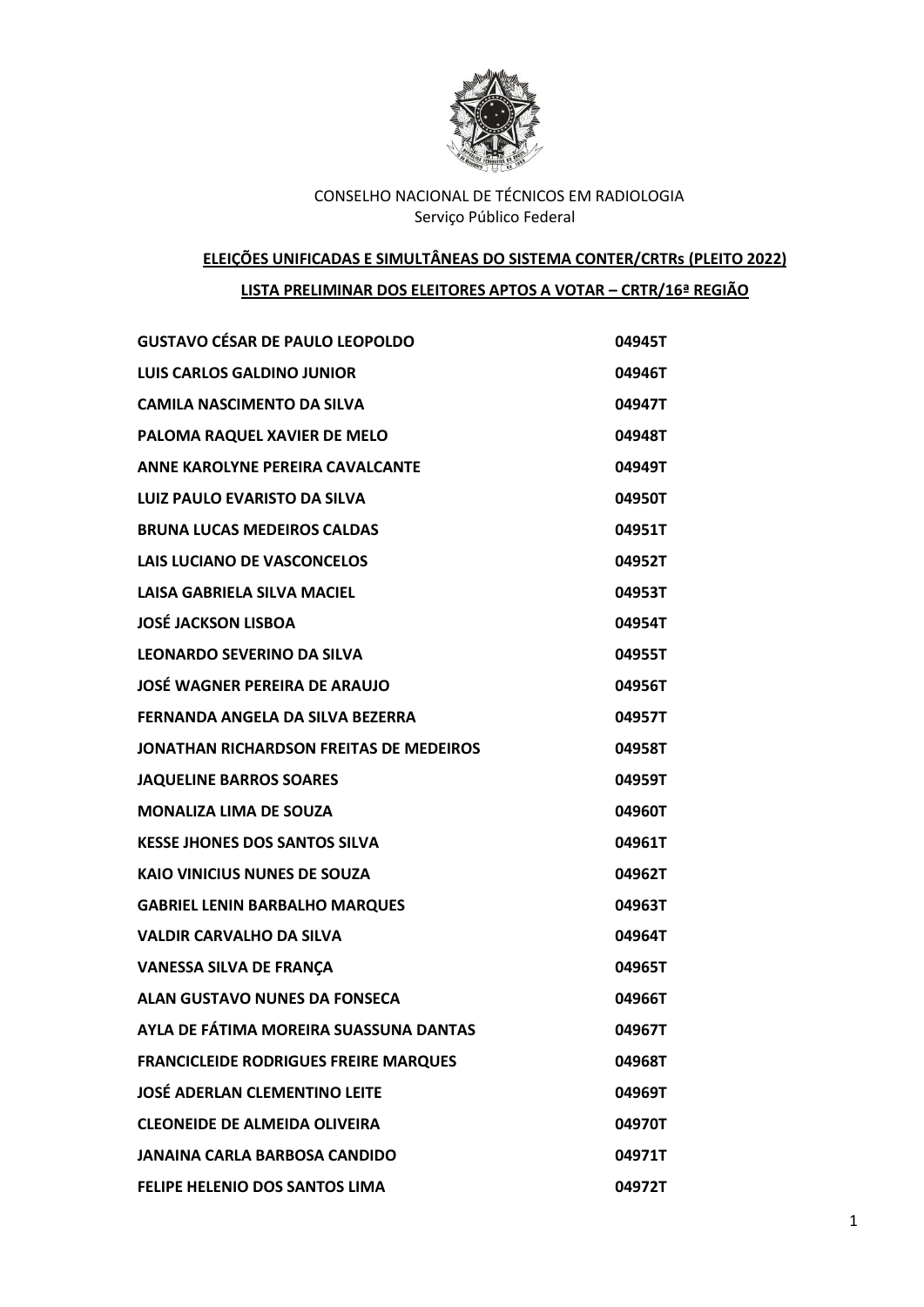

| <b>DOUGLAS SILVA FERREIRA</b>              | 04973T |
|--------------------------------------------|--------|
| NAYRA CATARINA FREIRE R. MEDEIROS          | 04974T |
| <b>GEFFESON FERNANDES DE ALBUQUERQUE</b>   | 04975T |
| <b>LUCAS HENRIQUE CAMPOS MARTINS</b>       | 04976T |
| <b>JUDSON DE OLIVEIRA COUTINHO</b>         | 04977T |
| <b>GUILHERME COSTA M. DE ALENCAR</b>       | 04978T |
| SABRINA SOUSA DA SILVA                     | 04979T |
| <b>DIEGO DA SILVA ANDRADE</b>              | 04980T |
| <b>HERIC SANTOS DA SILVA</b>               | 04981T |
| <b>RODRIGO PEREIRA NUNES</b>               | 04982T |
| ANDERSON PEREIRA DA SILVA                  | 04983T |
| <b>FRANCISCA MELO DA SILVA</b>             | 04984T |
| <b>ISABEL CRISTINA NUNES MARREIRA</b>      | 04985T |
| <b>THIAGO PORTO NASCIMENTO</b>             | 04986T |
| ALEXANDRE CRUZ FERNANDES DE ARAUJO         | 04987T |
| DARLINGHSON WAFER FERREIRA SANTIAGO        | 04988T |
| MOISES EDUARDO DA SILVA SENA               | 04989T |
| SEBASTIAO GERBSON RIBEIRO DE ANDRADE       | 04990T |
| <b>MATHEUS RODRIGUES DE ARAUJO</b>         | 04991T |
| <b>PAULA EDNA FARIAS DA SILVA BESERRA</b>  | 04992T |
| <b>THIAGO VIEIRA DA SILVEIRA</b>           | 04993T |
| <b>EDUARDO GOMES DE SOUZA</b>              | 04994T |
| JOZIVALDO AMERICO DA SILVA                 | 04995T |
| <b>EDUARDO BARBOSA DA COSTA</b>            | 04996T |
| <b>ERIBERTO SOUZA SILVA</b>                | 04997T |
| <b>GABRIEL HENRIQUE DE OLIVEIRA DAMIAO</b> | 04998T |
| <b>MONICA FERNANDES DE SOUSA</b>           | 04999T |
| DAYANE ALEXANDRE DOS SANTOS                | 05000T |
| ROGERIO CASSIMIRO DA SILVA                 | 05001T |
| <b>JULIANA FERREIRA DE LIMA</b>            | 05002T |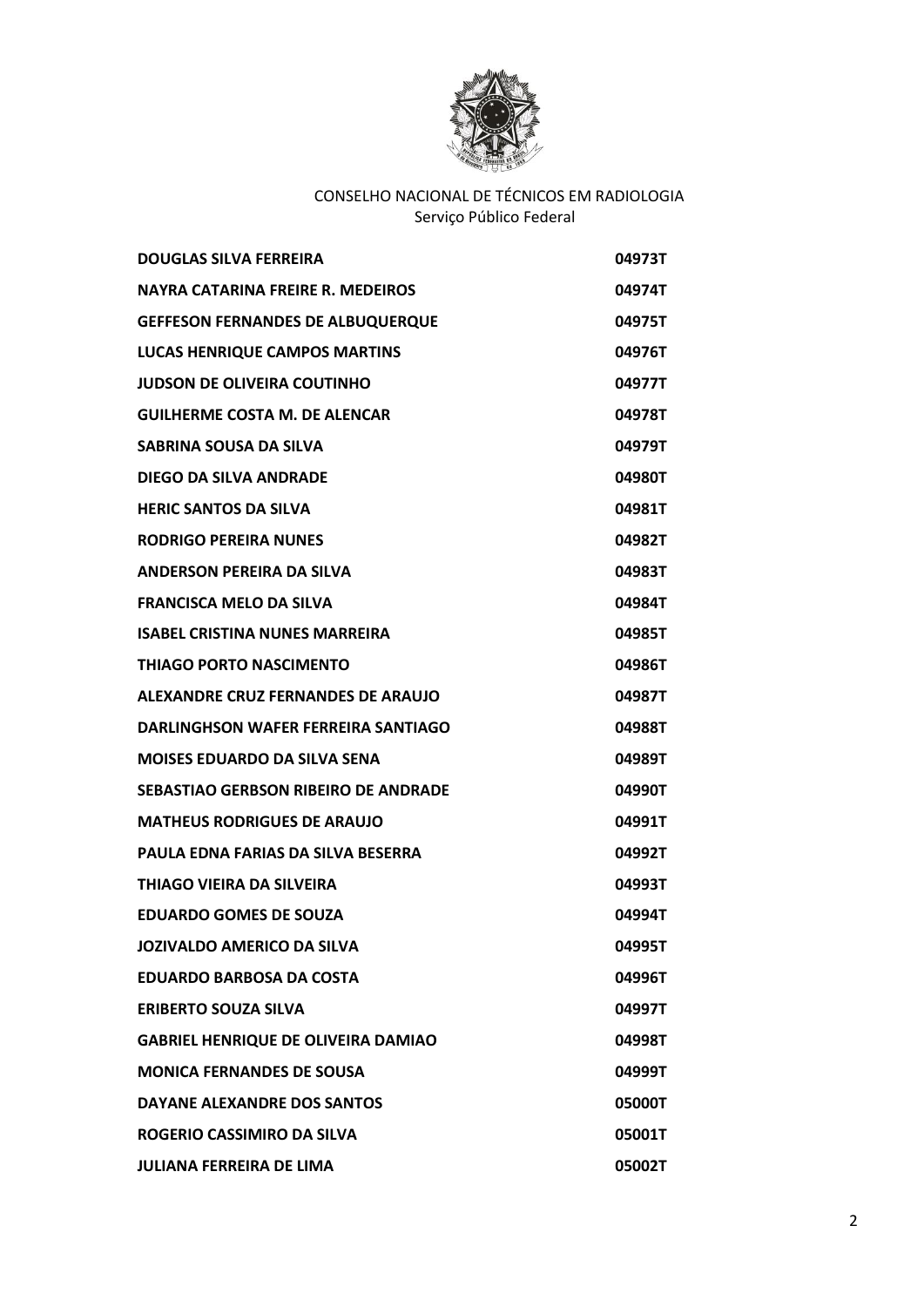

| <b>MARIA VALDIRENE DOS SANTOS</b>        | 05003T |
|------------------------------------------|--------|
| SUERDA DANIELLE DOS SANTOS GONÇALVES     | 05004T |
| <b>LARISSA GARCIA DA COSTA</b>           | 05005T |
| <b>NAGILA TAIVANY LIRA RODRIGUES</b>     | 05006T |
| <b>CARLOS GUTEMBERG DOS SANTOS</b>       | 05008T |
| <b>IGOR ALVES BENEVOLO XAVIER</b>        | 05009T |
| <b>MARIA JOSEANE DE PAIVA</b>            | 05010T |
| <b>ELISÂNGELA GERMANO DINIZ</b>          | 05011T |
| RAFAEL JORGE SANTOS DE CASTRO            | 05012T |
| JAQUELINO CAMELO DO NASCIMENTO           | 05013T |
| RICARLA LAURINDO DA SILVA                | 05014T |
| DORGIVAL RODRIGUES DA SILVA NETO         | 05015T |
| <b>JARLENE MARTINS SILVA DO BOMFIM</b>   | 05016T |
| <b>MARINA INACIO DA SILVA</b>            | 05017T |
| <b>RAYANE ALCANTARA GOMES</b>            | 05018T |
| <b>MARCELO ELIAS DA SILVA FILHO</b>      | 05019T |
| <b>THAYSIA NATHALIA DA SILVA</b>         | 05020T |
| <b>CARLOS ANDERSON DAS SILVA</b>         | 05021T |
| <b>KAROLYNNE FERREIRA DE LIMA</b>        | 05022T |
| YAMILLA PEREIRA XAVIER                   | 05023T |
| <b>CAMILA BATISTA CORDEIRO DA SILVA</b>  | 05024T |
| RODRIGO CARVALHO DA SILVA                | 05025T |
| <b>MONIELLY PEREIRA BARBOSA DA SILVA</b> | 05026T |
| <b>JANAINA DA SILVA FARIAS SOUZA</b>     | 05027T |
| <b>CRISTIANO DA SILVA GOMES</b>          | 05028T |
| <b>EMANOEL RODRIGO DE FARIAS QUEIROZ</b> | 05029T |
| <b>DIEGO BARBOSA</b>                     | 05030T |
| ANA CAROLINA XIMENES CORDEIRO            | 05031T |
| <b>THOMAS NUNES DO VALE</b>              | 05032T |
| <b>DIEGO CRUZ BATISTA</b>                | 05033T |